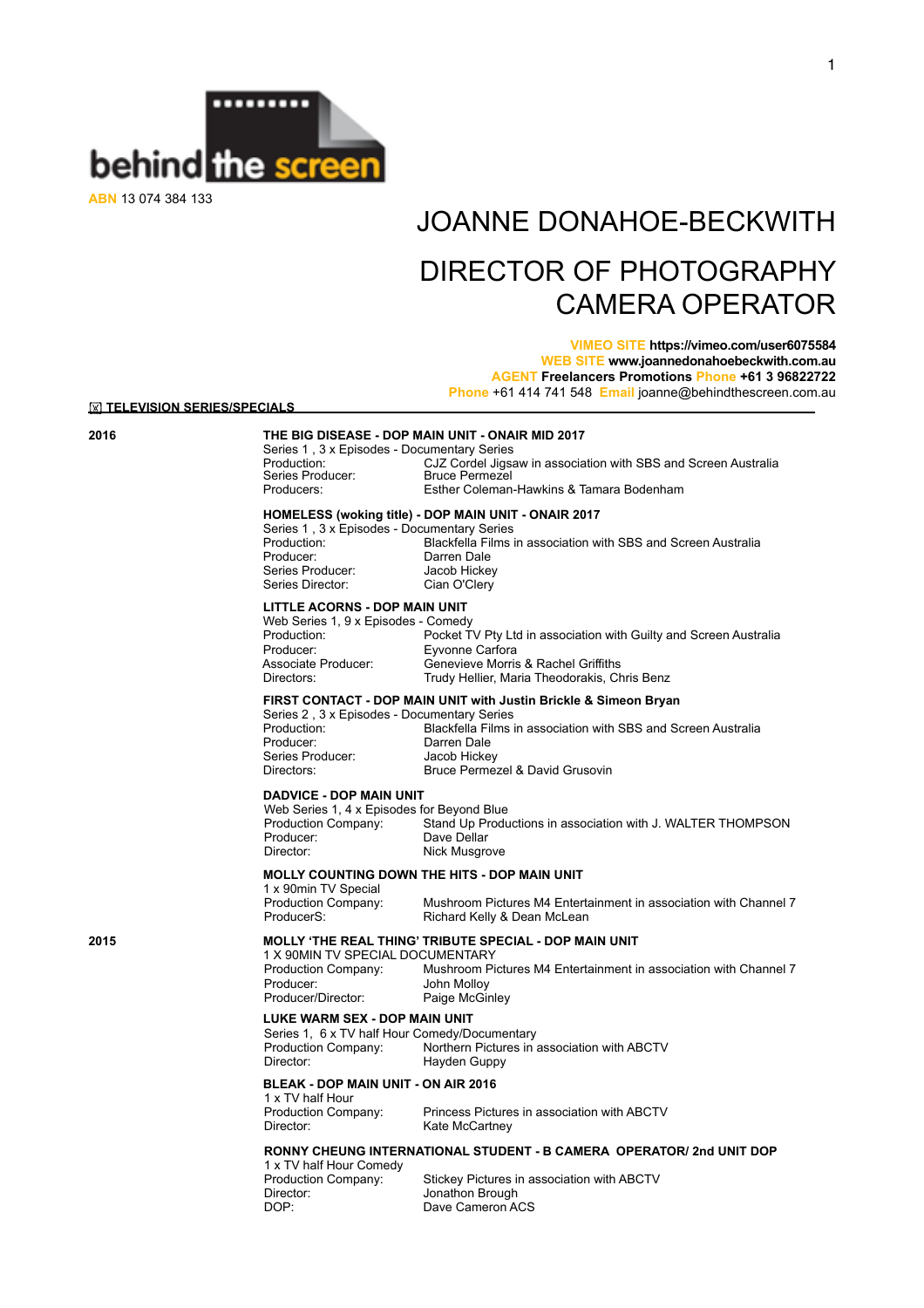## **UTOPIA - DOP MAIN UNIT . DIRECTOR/DOP 2ND UNIT**

Series 2, 8 x TV half Hour Comedy<br>Production Company: Working Dog Production Company:<br>Director: Rob Sitch

## **SAMMY J & RANDY IN RICKETTS LANE - B CAMERA OPERATOR /2nd UNIT DOP**

Series 1, 6 x TV half Hour Comedy<br>Production Company: Stickey Production Company: Stickey Pictures in association with ABCTV Director: Jonathon Brough<br>
DOP: Dave Cameron A Dave Cameron ACS

## **OPEN SLATHER - ADD DOP MAIN UNIT/ CAMERA OPERATOR/ADDITIONAL 2nd UNIT DOP**

20 x TV Hour Comedy<br>Production Company: Producer: Paul Walton<br>Directors: Natalie Bail

Production Company: Princess Pictures in association with ABCTV<br>Producer: Paul Walton Natalie Bailey, Iain Pirret, Tom Salisbury, Nathan Croft

## **2014 UTOPIA - DOP MAIN UNIT**

Series 1 Comedy Production Company: Working Dog<br>Director: Rob Sitch

### **IT'S A DATE - DOP MAIN UNIT**  Series 2

| -------             |                                             |
|---------------------|---------------------------------------------|
| Production Company: | Princess Pictures in association with ABCTV |
| Directors:          | Erin White, Jonathon Brough & Peter Helliar |
| Series Producer:    | Paul Walton                                 |
|                     |                                             |

Rob Sitch

## **JUDITH LUCY IS ALL WOMAN - B CAMERA OPERATOR, 2ND UNIT DOP**

Series 1 Comedy/Documentary<br>Production Company: JL Production Company: JLIAW Productions Pty Ltd in association with ABCTV Anna Bateman

### **HEAD FIRST - ADDITIONAL DOP MAIN UNIT**

Series 2 Documentary<br>Production Company: Production Company: Head First Productions Pty Ltd in association with ABCTV<br>Producer: John Molly Producer: John Molly<br>Director: Sabour Bra Sabour Bradley

## **UNSUSNG HOLLYWOOD - DIRECTOR/ DOP AUSTRALIAN UNIT**

 US TV Series - Documentary Season 3 Episode 3 Carwash Production Company: Unsung Productions US Producer: Lawrence Givens III

## **2013 YOU'RE SKITTING ME - ADDITIONAL 2ND UNIT DOP**

Series 2<br>Production Company:

Production Company: Jigsaw Entertainment Pty Ltd David Swan & David Cartel

### **Shaun Micallef's MAD AS HELL - DOP LOCATION UNIT**

Series 2<br>Production Company: Production Company: ITVMedia (Formerly Granada Media) in association with ABCTV Bradley Howard

## **IT'S A DATE - DOP MAIN UNIT**

Series 1 Series Producer:

Production Company: Princess Pictures in association with ABCTV<br>Directors: Jonathon Brough & Peter Helliar Jonathon Brough & Peter Helliar<br>Paul Walton

## **2012 Shaun Micallef's MAD AS HELL - DOP LOCATION UNIT**

Series 1<br>Production Company:

Production Company: Granada Media in association with ABCTV **Bradley Howard** 

## **KANE & DISABLED - DOP MAIN UNIT**

Production Company: Two Wolves Productions in association with ABCTV Directors: John Origlasso & Adam White

**MYF WARHURSTS 'NICE' - DOP MAIN UNIT**

| Production company: | That's Nice Productions Pty Ltd in association with ABC TV |
|---------------------|------------------------------------------------------------|
| Director:           | Aaron Smith                                                |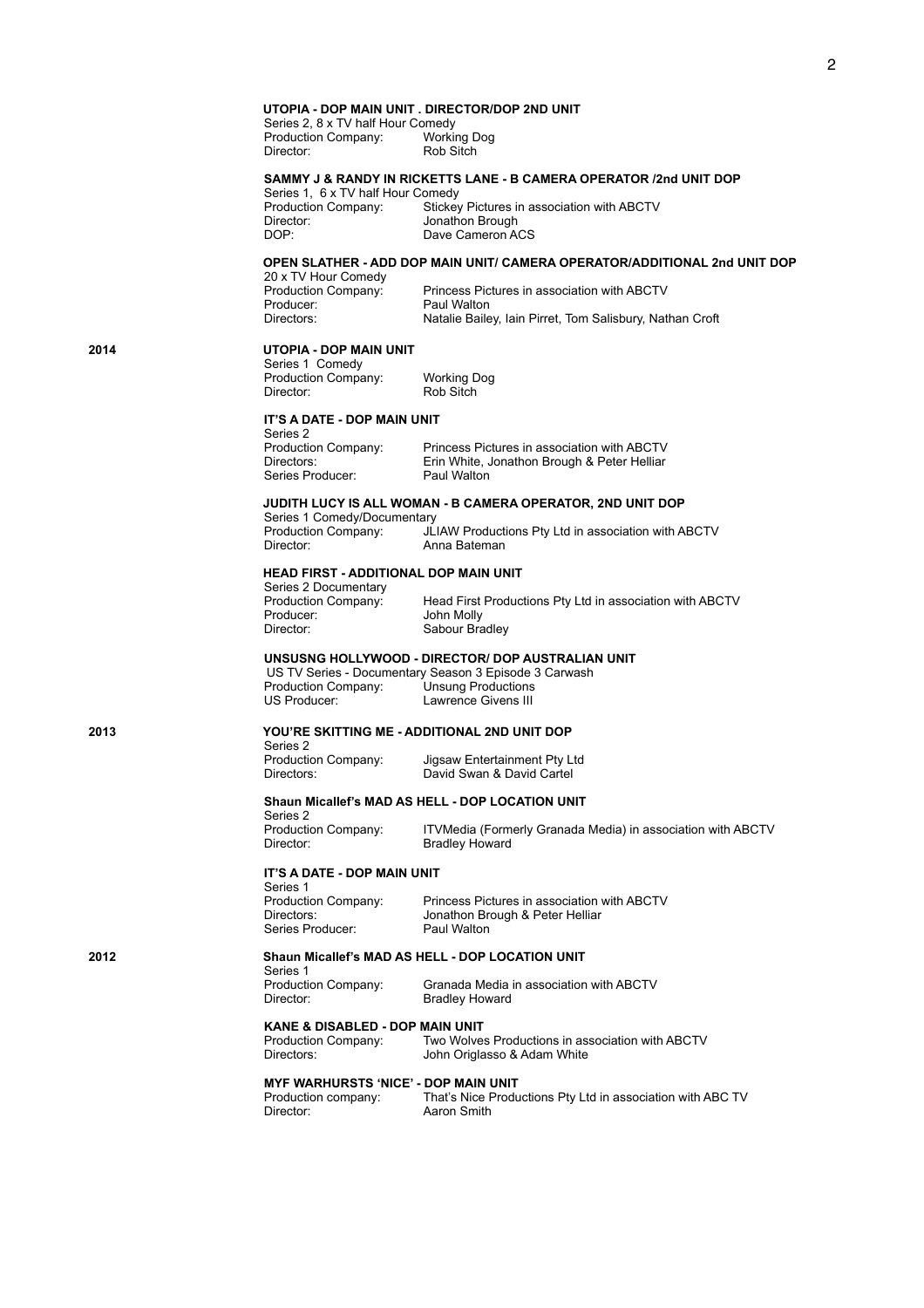## **2011 & Pre COUTLAND - DOP MAIN UNIT**<br>Production company: P

Princess Pictures Pty Ltd in association with ABC TV Director: Kevin Carlin

## **A QUIET WORD WITH... TONY MARTIN - DOP MAIN UNIT. DIRECTOR/DOP 5 EPISODES**

Production company: International Skylarking Pty Ltd in association with ABC TV<br>Director: Annie Maver. Joanne Donahoe-Beckwith Annie Maver, Joanne Donahoe-Beckwith

## **THE LIBRARIANS SERIES 2 - DOP MAIN UNIT**<br>Production company: Gristmill Pty Ltd in as

Production company: Gristmill Pty Ltd in association with ABC TV<br>Director: Wayne Hope Wayne Hope,

## **SATISFACTION SERIES 3 – additional 2nd Unit LOCATION**

Production company: Satisfaction Productions Pty Ltd In Association with the Showtime Australia Roger Simpson, Andrew Walker

**THANK GOD YOU'RE HERE – additional 2<sup>nd</sup> Unit LOCATION**<br>Production company: TGYH Pty Ltd In Association with th TGYH Pty Ltd In Association with the Seven Network Director: Rob Sitch

## **NEWSTOPIA SERIES 3 - DOP LOCATION UNIT**<br>Production company: Fremantle Media Aus

Fremantle Media Australia in association with SBS TV<br>Bradley Howard Producer/Director:

## **VERY SMALL BUSINESS SERIES I - DOP MAIN UNIT**<br>Production company: World Wide Business Group

Production company: World Wide Business Group Pty Ltd in association with ABC TV<br>Director: Daina Reid Daina Reid

## **NEWSTOPIA SERIES 2 - DOP LOCATION UNIT**

**Production company: Fremantle Media Australia in association with SBS TV**  Producer/Director:

### **NEWSTOPIA SERIES I - DOP LOCATION & GREEN SCREEN** Fremantle Media Australia in association with SBS TV

Producer/Director: Kevin Carlin

**FRONTLINE SERIES 3 –**

## **THE LIBRARIANS SERIES I - DOP MAIN UNIT**<br>Production company: Gristmill Pty Ltd in as

Production company: Gristmill Pty Ltd in association with ABC TV<br>Director: Wayne Hope Wayne Hope

## **THANK GOD YOU'RE HERE – DOP LOCATION UNIT**<br>Production company: TGYH Pty Ltd In Association

TGYH Pty Ltd In Association with the Ten Network

**THE WEDGE SERIES 2 - DOP MAIN UNIT** Production company: Cornerbox Productions in association with Network 10 Director: Kevin Carlin,

### **THE WEDGE SERIES I - DOP SECOND UNIT 2006**

Production company: Cornerbox Productions in association with Network 10 Directors: Kevin Carlin, Katrina Mathers, Ian McFadyen

## **STORIES FROM THE GOLF – DOP MAIN UNIT**<br>Production company: Gristmill Pty Ltd in a

Gristmill Pty Ltd in association with SBS TV Directors: Wayne Hope & Robyn Butler

### **RUSSLE COYTE'S ALL AUSSIE ADVENTURES – (segments)**

Production company: Working Dog P/L In Association with the Ten Network Director: Tom Gleissner

**A RIVER SOMEWHERE SERIES 2 – DOP** (Australia, U.S, India, Bhutan, Belize) Production company: Working Dog P/L In Association With ABC TV. Directors: Rob Sitch & Tom Gleissner

Production company: Working Dog P/L In Association With ABC TV. Directors: Rob Sitch, Santo Cilaro & Jane Kennedy

**A RIVER SOMEWHERE – DOP** (Australia, New Zealand, U.S, Venezuela, England, Scotland, Italy) Production company: Frontline Television Productions In Association With ABC TV. Directors: Rob Sitch & Tom Gleissner

**FRONTLINE SERIES 2 –** Production company: Frontline Television Productions In Association With ABC TV. Directors: Rob Sitch, Santo Cilaro & Jane Kennedy

**FRONTLINE SERIES I –** Production company: Frontline Television Productions In Association With ABC TV. Directors: Rob Sitch, Santo Cilaro & Jane Kennedy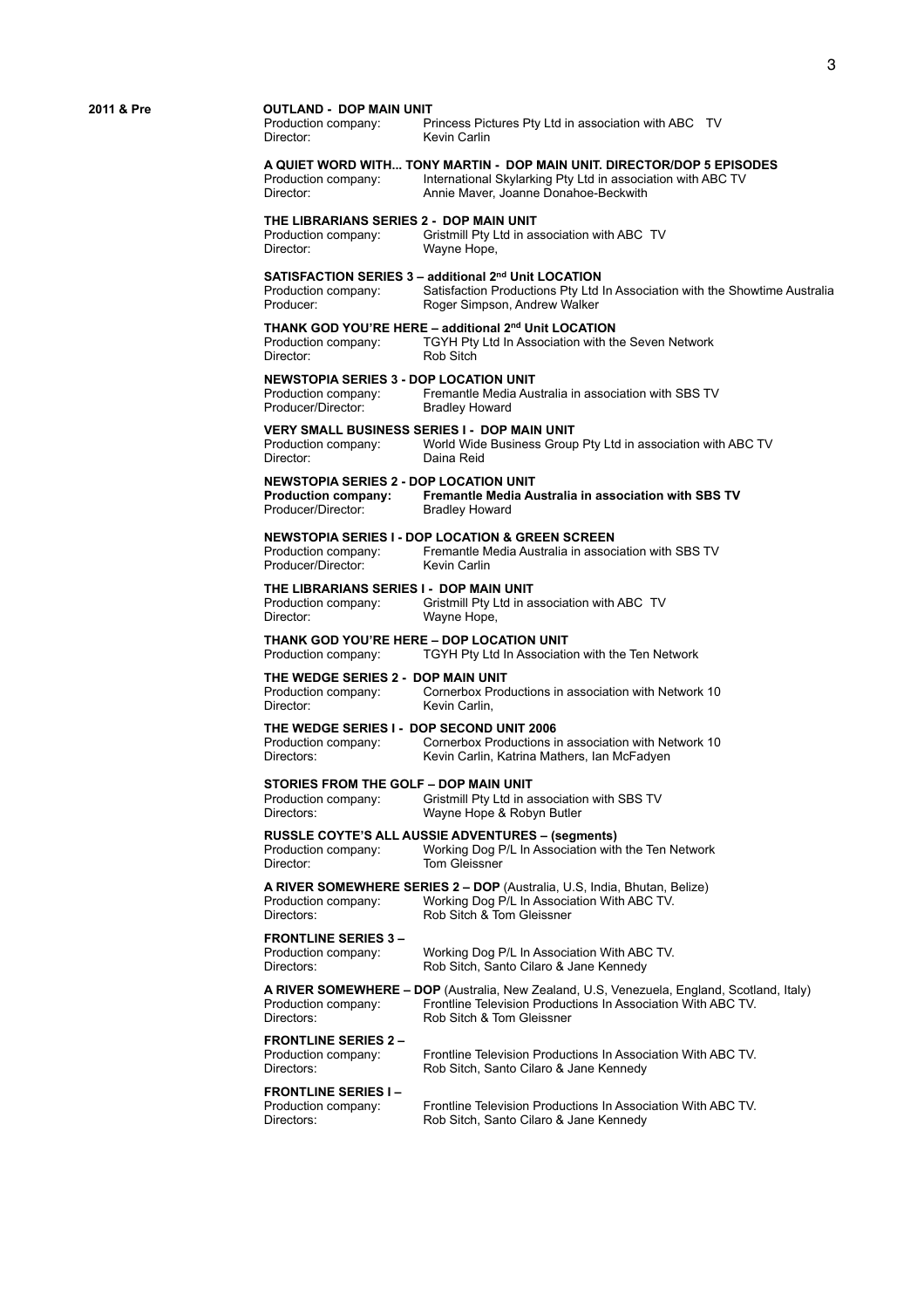| 2016                                |                                                                 | RIDE LIKE A GIRL - PRESHOOT (MAIN PRODUCTION 2017) C Camera                            |
|-------------------------------------|-----------------------------------------------------------------|----------------------------------------------------------------------------------------|
|                                     | Production Company: The Film Company Pty Ltd<br>Producer:       | <b>Richard Keddie</b>                                                                  |
|                                     | Director:                                                       | <b>Rachel Griffiths</b>                                                                |
|                                     | DOP:                                                            | Martin McGrath                                                                         |
| 2014                                |                                                                 | UP HERE (STILL IN POST PRODUCTION) - DOP Main Unit                                     |
|                                     | Production Company:<br>Director:                                | Y Project<br>Paul Malek                                                                |
| Pre 2014                            | <b>BOYTOWN (Second Unit &amp; EPK)</b>                          |                                                                                        |
|                                     | Production company:                                             | <b>Boom Pictures</b>                                                                   |
|                                     | Director:<br>Main Unit DOP:                                     | Kevin Carlin<br>Mark Wareham ACS                                                       |
|                                     | THE DISH (Video Split & EPK)                                    |                                                                                        |
|                                     | Production company:                                             | The Dish Films                                                                         |
|                                     | Director:<br>Main Unit DOP:                                     | Rob Sitch<br>Graeme Wood                                                               |
|                                     |                                                                 | THE CASTLE ( Camera Assistant & Additional Camera)                                     |
|                                     | Production company:                                             | Working Dog Pty Ltd                                                                    |
|                                     | Director:<br>Main Unit DOP:                                     | Rob Sitch<br>Miriana Marusic                                                           |
|                                     | Holidays on the Yarra River ( Camera Attachment) -              |                                                                                        |
|                                     | Production company:                                             | Jungle Pictures Pty Ltd                                                                |
|                                     | Director:<br>Main Unit DOP:                                     | Leo Berkeley<br><b>Brendan Lavelle</b>                                                 |
| <b>M FEATURE FILMS - DVD</b>        |                                                                 |                                                                                        |
|                                     | <b>BOYTOWN MOCUMENTARY</b>                                      |                                                                                        |
|                                     | Production company:<br>Director:                                | <b>Boom Pictures</b><br><b>Tony Martin</b>                                             |
| $\mathbb{R}$ SHORT FILMS (SELECTED) |                                                                 |                                                                                        |
|                                     | <b>ONE NIGHT STAND</b><br>Producter:                            | Paula Salini                                                                           |
|                                     | Director:                                                       | Nicki Arnold                                                                           |
|                                     | <b>CHRISTMAS CLAY</b>                                           |                                                                                        |
|                                     | Production Company:                                             | <b>Federation Films</b>                                                                |
|                                     | Director:                                                       | Peter Heliar                                                                           |
|                                     | <b>THE URGE</b><br>Production Company:                          | <b>Federation Films</b>                                                                |
|                                     | Director:                                                       | <b>Michael Graves</b>                                                                  |
|                                     | <b>SHORT FILM"</b>                                              | MANOEL - 2002 AWARD- Showcase short film festival Florida USA 2003 "BEST INTERNATIONAL |
|                                     | Production Company:<br>Director:                                | Behind The Screen Pty Ltd<br>Luis Da Silva                                             |
|                                     | <b>DISAPPEARED</b>                                              |                                                                                        |
|                                     | Production Company:<br>Director:                                | Halcyon Films Pty Ltd Funded AFC experimental digital fund<br>Cathy Johnstone          |
| $\mathbb N$ ONE OFF DOCUMENTARIES   | (SELECTED)                                                      |                                                                                        |
| 2016                                | <b>DEFIANT LIVES - KEY INTERVIEW DOP</b><br>Production company: | Fertile Films in Association with Screen Australia                                     |
|                                     | Producer:                                                       | Liz Burke                                                                              |
|                                     | Producer/Director:<br>Associate Producer:                       | Sarah Barton<br>Robert Murphy                                                          |
| Pre 2016                            | 'BOOBY TRAP' – 2nd UNIT DOP                                     |                                                                                        |
|                                     | Production company:                                             | <b>Green Field Pictures</b>                                                            |
|                                     | Producer/Director:<br>Main Unit DOP:                            | Anna Kaplan<br><b>Richard Kickbush</b>                                                 |
|                                     | 'THE JIM STYNES STORY' - 2nd UNIT DOP                           |                                                                                        |
|                                     | Production company:                                             | Lightstream Picture Pty Ltd                                                            |
|                                     | Producer/Director:                                              | Paul Currie                                                                            |
|                                     | <b>MUSLIMS ON PARADE</b><br>Production company:                 | <b>DOP</b><br>ABC TV COMPASS                                                           |
|                                     | Producer/Director:                                              | Kerrie Hannon                                                                          |
|                                     |                                                                 | <b>SHAKE RATLLE 'N ROLL A JOURNEY WITH PARKINSONS</b>                                  |
|                                     |                                                                 |                                                                                        |
|                                     | Production company:<br>Producer/Director:                       | Pericles Films In Association with SBSi<br>Andrew Wiseman                              |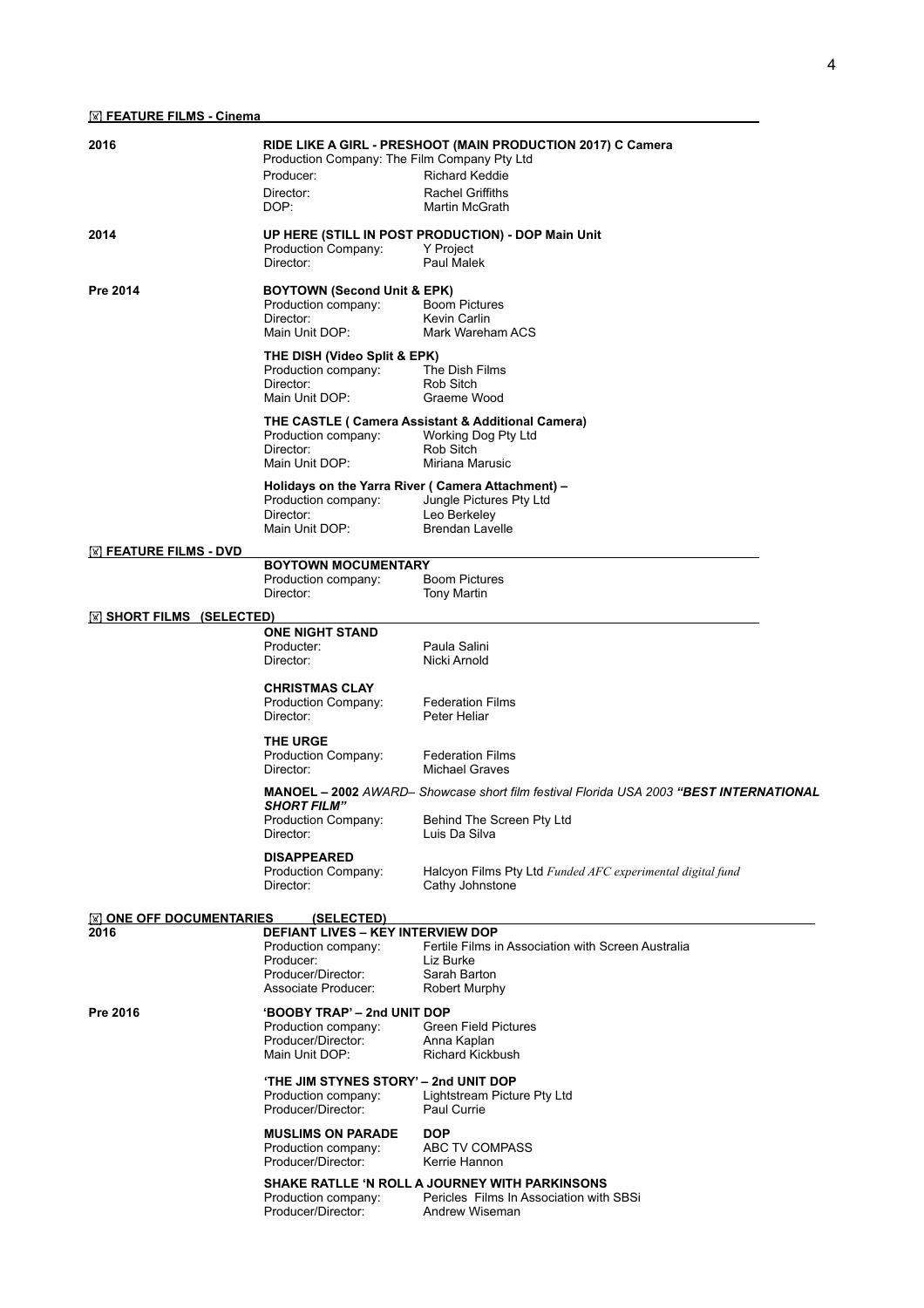$\overline{\phantom{a}}$ 

5

| <b>HAWEENIES VEIL- 1999</b><br><b>DOP</b><br>Halcyon Films In Association With SBSI.<br>Production company:<br>Director:<br>Sarah Barton<br><b>PS-I LOVE YOU-1999</b><br><b>DOP</b><br>Production company:<br>Black Sheep Films In Association With ABC-TV.<br>Director:<br>Lisa Wang<br>MOHAMID ALI'S HAPPY DAY FEAST AFI AWARD NOMINATION 1998<br>Little Universe Films In Association With SBSi.<br>Production company:<br>Director:<br>Niki Tyndale-Biscoe<br><b>EXCOMMERCIALS</b><br>(SELECTED)<br><b>OUR WATCH - CHRISTMAS</b><br>Production Company<br>Stand-up Productions<br>Director<br>Damian Walsh-Howling<br><b>BULLYING NO WAY</b><br><b>Production Company</b><br>Media Heads<br>Director<br>Dave Carter<br><b>YOU CAN PLAY</b><br><b>Production Company</b><br>Media Heads<br>Director<br>Dave Carter<br>CHEMIST WAREHOUSE METAMUCIL<br>Silver Spoon Productions Pty Ltd<br>Production company:<br>Director:<br>Harvey Silver<br><b>CHEMIST WAREHOUSE LOCEERYL</b><br>Production company:<br>Silver Spoon Productions Pty Ltd<br>Director:<br>Harvey Silver<br><b>CHEMIST WAREHOUSE BENEFIBER</b><br>Silver Spoon Productions Pty Ltd<br>Production company:<br>Director:<br><b>Harvey Silver</b><br>CHEMIST WAREHOUSE GOLDEN CALAMARI<br>Silver Spoon Productions Pty Ltd<br>Production company:<br>Director:<br><b>Harvey Silver</b><br><b>CHEMIST WAREHOUSE BIO C</b><br>Silver Spoon Productions Pty Ltd<br>Production company:<br>Director:<br>Harvey Silver<br>CHEMIST WAREHOUSE BLACKMORE FLEXAGIL<br>Silver Spoon Productions Pty Ltd<br>Production company:<br>Director:<br>Salik Silverstein<br><b>CHEMIST WAREHOUSE ROSE-HIP VITAL</b><br>Silver Spoon Productions Pty Ltd<br>Production company:<br>Salik Silverstein<br>Director:<br>AFL NORTH MELBOURNE FOOTBALL CLUB MEMBERSHIP DRIVE<br>Production company:<br>RDI Marketing Pty Ltd<br>Producer:<br>Paul Carland<br><b>MANNEQUIN - CHADSTONE SHOPPING CENTRE</b><br>Production company:<br>Artisan Films<br>Director:<br>Jon Luscombe | <b>UPSTAIRS, DOWNSTAIRS DOP</b><br>Production company:<br>Director: | Flying Carpet Films Pty Ltd In Association With ABC<br>Donna Swan |
|------------------------------------------------------------------------------------------------------------------------------------------------------------------------------------------------------------------------------------------------------------------------------------------------------------------------------------------------------------------------------------------------------------------------------------------------------------------------------------------------------------------------------------------------------------------------------------------------------------------------------------------------------------------------------------------------------------------------------------------------------------------------------------------------------------------------------------------------------------------------------------------------------------------------------------------------------------------------------------------------------------------------------------------------------------------------------------------------------------------------------------------------------------------------------------------------------------------------------------------------------------------------------------------------------------------------------------------------------------------------------------------------------------------------------------------------------------------------------------------------------------------------------------------------------------------------------------------------------------------------------------------------------------------------------------------------------------------------------------------------------------------------------------------------------------------------------------------------------------------------------------------------------------------------------------------------------------------------------------------------------------------------|---------------------------------------------------------------------|-------------------------------------------------------------------|
|                                                                                                                                                                                                                                                                                                                                                                                                                                                                                                                                                                                                                                                                                                                                                                                                                                                                                                                                                                                                                                                                                                                                                                                                                                                                                                                                                                                                                                                                                                                                                                                                                                                                                                                                                                                                                                                                                                                                                                                                                        |                                                                     |                                                                   |
|                                                                                                                                                                                                                                                                                                                                                                                                                                                                                                                                                                                                                                                                                                                                                                                                                                                                                                                                                                                                                                                                                                                                                                                                                                                                                                                                                                                                                                                                                                                                                                                                                                                                                                                                                                                                                                                                                                                                                                                                                        |                                                                     |                                                                   |
|                                                                                                                                                                                                                                                                                                                                                                                                                                                                                                                                                                                                                                                                                                                                                                                                                                                                                                                                                                                                                                                                                                                                                                                                                                                                                                                                                                                                                                                                                                                                                                                                                                                                                                                                                                                                                                                                                                                                                                                                                        |                                                                     |                                                                   |
|                                                                                                                                                                                                                                                                                                                                                                                                                                                                                                                                                                                                                                                                                                                                                                                                                                                                                                                                                                                                                                                                                                                                                                                                                                                                                                                                                                                                                                                                                                                                                                                                                                                                                                                                                                                                                                                                                                                                                                                                                        |                                                                     |                                                                   |
|                                                                                                                                                                                                                                                                                                                                                                                                                                                                                                                                                                                                                                                                                                                                                                                                                                                                                                                                                                                                                                                                                                                                                                                                                                                                                                                                                                                                                                                                                                                                                                                                                                                                                                                                                                                                                                                                                                                                                                                                                        |                                                                     |                                                                   |
|                                                                                                                                                                                                                                                                                                                                                                                                                                                                                                                                                                                                                                                                                                                                                                                                                                                                                                                                                                                                                                                                                                                                                                                                                                                                                                                                                                                                                                                                                                                                                                                                                                                                                                                                                                                                                                                                                                                                                                                                                        |                                                                     |                                                                   |
|                                                                                                                                                                                                                                                                                                                                                                                                                                                                                                                                                                                                                                                                                                                                                                                                                                                                                                                                                                                                                                                                                                                                                                                                                                                                                                                                                                                                                                                                                                                                                                                                                                                                                                                                                                                                                                                                                                                                                                                                                        |                                                                     |                                                                   |
|                                                                                                                                                                                                                                                                                                                                                                                                                                                                                                                                                                                                                                                                                                                                                                                                                                                                                                                                                                                                                                                                                                                                                                                                                                                                                                                                                                                                                                                                                                                                                                                                                                                                                                                                                                                                                                                                                                                                                                                                                        |                                                                     |                                                                   |
|                                                                                                                                                                                                                                                                                                                                                                                                                                                                                                                                                                                                                                                                                                                                                                                                                                                                                                                                                                                                                                                                                                                                                                                                                                                                                                                                                                                                                                                                                                                                                                                                                                                                                                                                                                                                                                                                                                                                                                                                                        |                                                                     |                                                                   |
|                                                                                                                                                                                                                                                                                                                                                                                                                                                                                                                                                                                                                                                                                                                                                                                                                                                                                                                                                                                                                                                                                                                                                                                                                                                                                                                                                                                                                                                                                                                                                                                                                                                                                                                                                                                                                                                                                                                                                                                                                        |                                                                     |                                                                   |
|                                                                                                                                                                                                                                                                                                                                                                                                                                                                                                                                                                                                                                                                                                                                                                                                                                                                                                                                                                                                                                                                                                                                                                                                                                                                                                                                                                                                                                                                                                                                                                                                                                                                                                                                                                                                                                                                                                                                                                                                                        |                                                                     |                                                                   |
|                                                                                                                                                                                                                                                                                                                                                                                                                                                                                                                                                                                                                                                                                                                                                                                                                                                                                                                                                                                                                                                                                                                                                                                                                                                                                                                                                                                                                                                                                                                                                                                                                                                                                                                                                                                                                                                                                                                                                                                                                        |                                                                     |                                                                   |
|                                                                                                                                                                                                                                                                                                                                                                                                                                                                                                                                                                                                                                                                                                                                                                                                                                                                                                                                                                                                                                                                                                                                                                                                                                                                                                                                                                                                                                                                                                                                                                                                                                                                                                                                                                                                                                                                                                                                                                                                                        |                                                                     |                                                                   |
|                                                                                                                                                                                                                                                                                                                                                                                                                                                                                                                                                                                                                                                                                                                                                                                                                                                                                                                                                                                                                                                                                                                                                                                                                                                                                                                                                                                                                                                                                                                                                                                                                                                                                                                                                                                                                                                                                                                                                                                                                        |                                                                     |                                                                   |
|                                                                                                                                                                                                                                                                                                                                                                                                                                                                                                                                                                                                                                                                                                                                                                                                                                                                                                                                                                                                                                                                                                                                                                                                                                                                                                                                                                                                                                                                                                                                                                                                                                                                                                                                                                                                                                                                                                                                                                                                                        |                                                                     |                                                                   |
|                                                                                                                                                                                                                                                                                                                                                                                                                                                                                                                                                                                                                                                                                                                                                                                                                                                                                                                                                                                                                                                                                                                                                                                                                                                                                                                                                                                                                                                                                                                                                                                                                                                                                                                                                                                                                                                                                                                                                                                                                        |                                                                     |                                                                   |

## !**COORPORATE**

 **Too many to list**